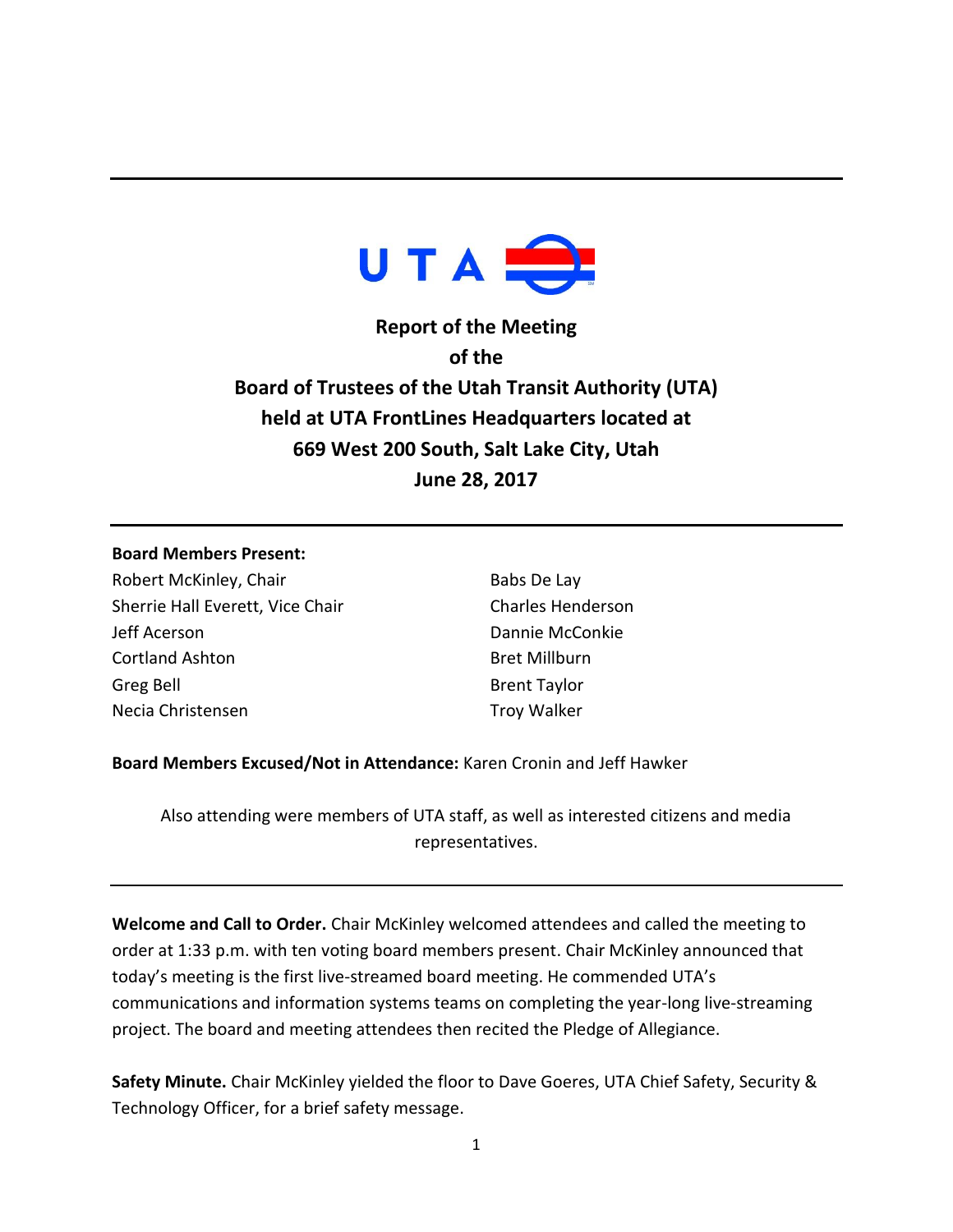**Item(s) for Consent.** Consent items consisted of the following:

- Approval of May 24, 2017 Meeting Report
- March/April 2017 Financial Reports and Dashboard

A motion to approve the consent agenda was made by Trustee De Lay and seconded by Trustee Millburn. The motion carried by unanimous consent.

Trustee Walker joined the meeting at 1:41 p.m.

**General Public Comment Period.** Public comment was given by George Chapman, representing the Utah Transit Riders Union.

**President/CEO Report.** Jerry Benson, UTA President/CEO, delivered a report on the following topics:

- Announcement to double track a segment of the S-Line from 300 East to 500 East
- Launch of Volunteer Driver Program pilot in Davis and Weber counties
- Completion of organizational standards audits for quality, environmental, and safety
- Grant award for positive train control on the commuter rail system

Trustee De Lay requested a monthly ridership update compared to goals. Trustee Millburn asked for information on property values along the S-Line corridor prior to construction compared with property values now that the S-Line is in operation.

Trustee Henderson joined the meeting at 1:57 p.m.

## **Presentations/Informational Items.**

**Benchmark Survey Report.** Nichol Bourdeaux, UTA Vice President of External Affairs & Constituent Services, introduced Andrea Packer, UTA Communications Director, who delivered a presentation on UTA's annual benchmark survey, which is performed to gauge overall public perceptions of the organization. Throughout the presentation questions were posed by the board and answered by staff, Kjersten Adams from Dan Jones & Associates (the firm that conducted the survey), and Bob Henrie from R&R Partners (UTA's advertising agency). Trustee De Lay asked that questions be included in future surveys about awareness of ski service, fares, vanpool services, carpool services, and partner services like GREENbike. Ms. Packer responded that the current survey includes data for some of these services, but not all, and noted Trustee De Lay's suggestions. Trustee Taylor asked Ms. Adams to explain discrepancies between this survey conducted for the agency and a separate survey on UTA conducted for Utah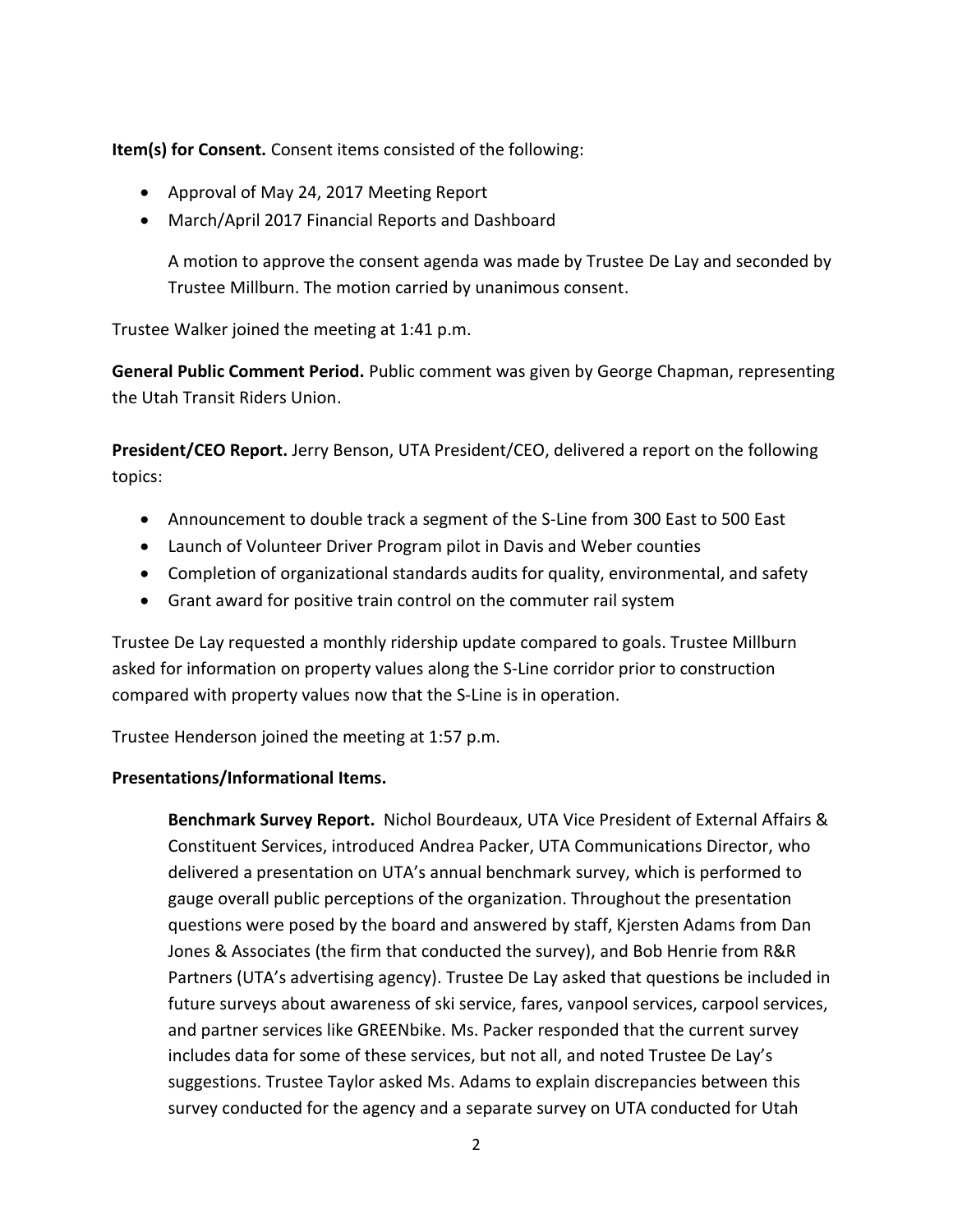Policy by Dan Jones & Associates "within a few weeks of each other." His questions were answered by Mr. Henrie and Ms. Adams. Mr. Henrie remarked that the specific results Trustee Taylor referenced were not a true comparison, with UTA's survey measuring overall impression and Utah Policy's survey measuring perceived performance. Ms. Adams said that the polling audiences were different, with UTA's audience being residents along the Wasatch Front and Utah Policy's audience being the entire state. She added that the Utah Policy audience was an audience of registered voters. Trustee Taylor suggested including some likely voting polling in UTA's future surveys. Chair McKinley clarified that the UTA survey and the Utah Policy survey were conducted a year apart and added that UTA completed substantive reforms during the course of that year.

**Operations Planning: Bus/Rail Presentation.** Todd Provost, UTA Vice President of Operations, Capital & Assets, gave a presentation on bus and rail operations. He covered topics such as how service is managed, special event planning, continuous improvement efforts, and employee engagement. Trustee Ashton asked about advertising for special event service. Mr. Provost responded with a general explanation of UTA's overall promotional efforts and Ms. Packer provided a detailed example of work that is done with the University of Utah to promote ticket-as-fare. Trustee Ashton then asked about the capacity of FrontRunner on snow days. Mr. Provost remarked that there is capacity on snow days for additional commuter rail trains as well as riders who are willing to stand.

Chair McKinley indicated the next item on the agenda was a Clearfield property decision and that his law firm has done some work for Stadler Rail (Stadler), one of the potential parties in the contemplated Clearfield transaction. He further stated that he had no personal involvement with his firm's work for Stadler and no financial interest in it. He recused himself from discussion and voting on the matter and asked Vice Chair Everett to assume control of the meeting.

**Resolution: R2017-06-01: Resolution to Conditionally: 1) Remove Property from TOD Designation; 2) Declare Property as Surplus; 3) Set Conditions for Possible Conveyance of Property; and 4) Describe Parameters for Purchase and Sale Agreement to Clearfield City.**

**Presentation of Item.** Vice Chair Everett summarized the history of the UTA property located at Clearfield Station and the current proposal. Robert Biles, UTA Vice President of Finance, explained the need for a second resolution on the conditional approval of the property disposition. Paul Drake, UTA Senior Manager of Real Estate and Transit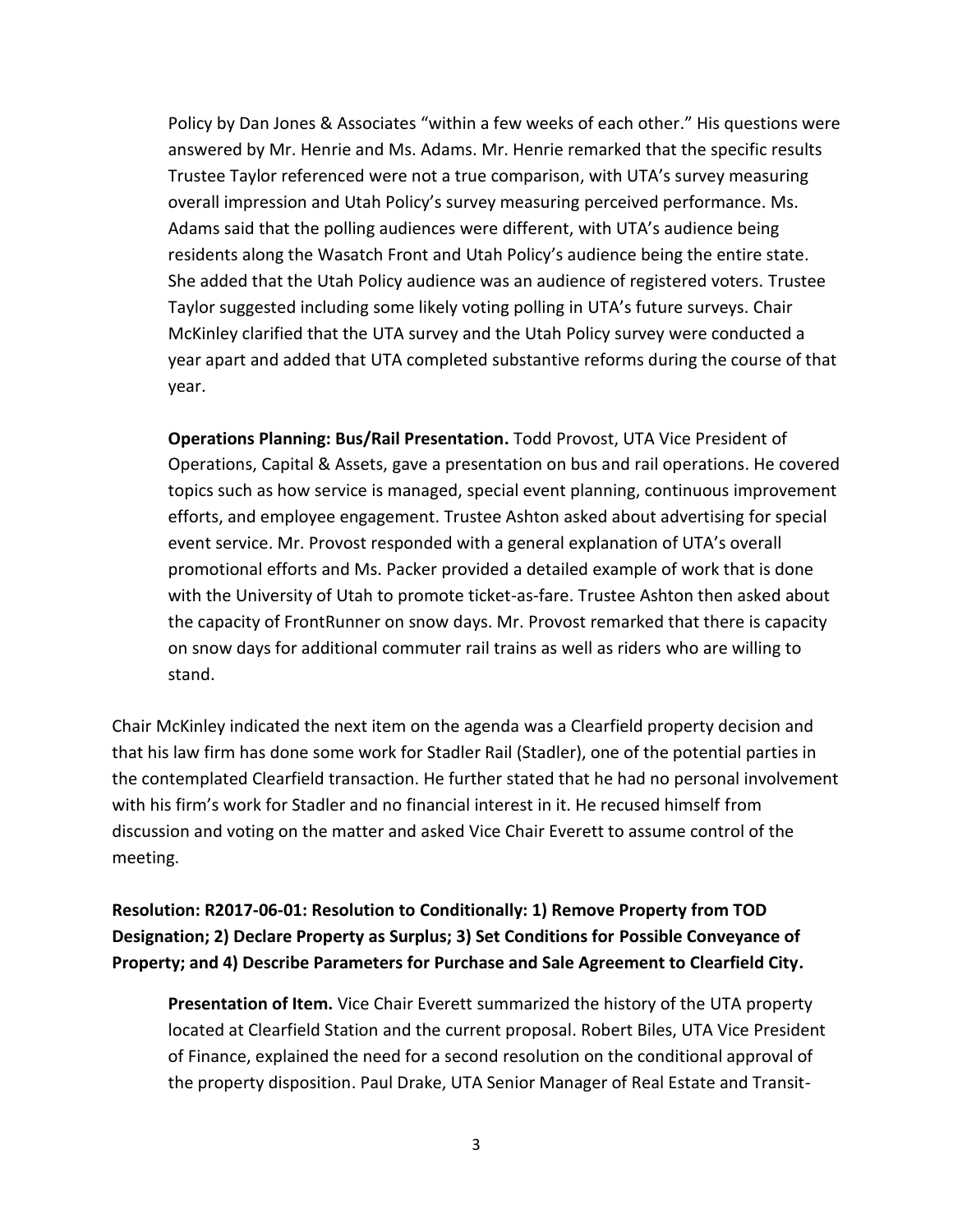Oriented Development, outlined the details of the terms that would be effected with passage of the resolution.

Clearfield Mayor Mark Shepherd addressed the board and expressed support for the transaction and passing the resolution.

Mr. Drake distributed a summary of a third appraisal on the property and spoke about infrastructure needs at the site.

Discussion ensued. Trustee Taylor asked why there was a disparity between the first, second, and third appraisals on the infrastructure costs. Mr. Drake said infrastructure costs were not included in the first appraisal, a flat 20 percent of the property value was included for infrastructure costs in the second appraisal, and engineering projections from the Stadler site designs were used to inform the infrastructure costs for a lift station and forced sewer main in the third appraisal. Trustee Taylor then asked if the Community Development and Renewal Agency (CDRA) was asked to pay infrastructure costs. Mr. Drake responded in the negative and explained that the purpose of the appraisal was simply to establish a valuation of the land. Trustee Taylor asked about the five-year term of the 60 percent lease option. Mr. Drake replied that generally options are not that long, and that, according to conversations with appraisers, there is no industry standard for valuing an option but explained that the calculation was negotiated with Clearfield City based on the time and nature of what UTA was conceding in the transaction. Mr. Drake stated that a sale of this property in five years would be at future market value. Trustee Christensen asked whether the lift station being installed at the site would be for Stadler only or for the entire site. Mr. Drake responded that it would be for the entire site. Trustee Walker asked how the sizing of the lift station was determined without knowing the future density on the property. Mr. Drake replied that the sizing for the lift station was based on assumptions of the density of future occupancy and added that UTA will ensure the design of the lift station will accommodate future capacity. Trustee Bell asked about the conditions of the contract between UTA and Clearfield City regarding the property if the sale to Stadler is not completed. Mr. Drake responded that if the transaction between Clearfield City and Stadler does not occur, UTA has the right within the first two years to purchase the property back from the city. Mr. Blakesley added that Clearfield City intends to do a combined closing with UTA and Stadler on the property transaction, which would make any issues associated with the city's sale to Stadler unlikely. Trustee Henderson asked if costs for the lift station would be passed on to Thackeray Garn (a developer that owns a portion of the site). Mr. Drake replied that Thackeray Garn will not be charged because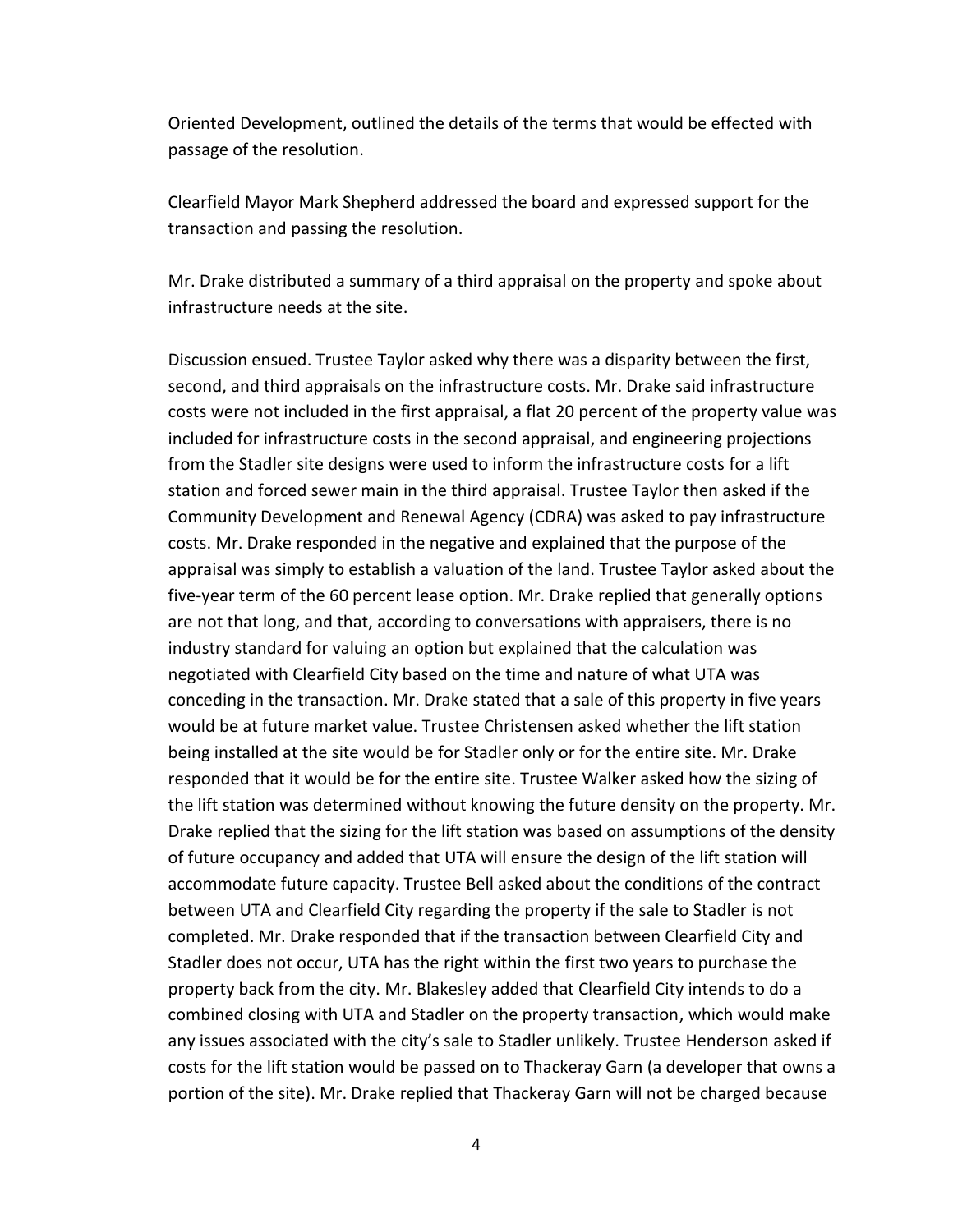it has installed its own facilities. Trustee Taylor asked if the [high-density] zoning on UTA's remnant parcels is guaranteed and if a development agreement has been pursued with the city. Mayor Shepherd responded in the negative regarding both the zoning and development agreement. Adam Lenhard, Clearfield City Manager, explained the city's process and stated that the council cannot act on a zoning request until a land use application has been completed. He said no application has been received by the city for this property. He then stated that Clearfield intends to put the station area plan into its general plan and will guarantee that through an already-drafted memorandum of understanding (MOU). Mr. Blakesley stated that the proposed MOU contains three requirements: 1) the creation of a station area plan jointly funded by UTA and Clearfield City, 2) the completion of a design process with the stated outcome of the process to be achieving maximum densities on the site, and 3) the inclusion by the city of the outcome of the process in its general plan with the general plan being referenced for any zoning change requests. Trustee Walker asked if the city would consider creating an overlay zone on its own. Mayor Shepherd responded that inclusion of the station area plan in the general plan should be sufficient. Trustee Taylor opined that a development agreement needs to be in place before the contemplated transaction is completed. Mayor Shepherd replied that no station area plan exists and since it is currently unknown what will be built on the site in the future, it does not make sense to rezone the property at the present time.

Further discussion ensued. Mr. Drake concluded by saying the process for developing UTA's remaining properties is in alignment with UTA's new TOD policy.

**Public Input.** Robert Biles, acting in his capacity as secretary of the board, indicated that no comments regarding the resolution were received online. In-person comment was given by George Chapman.

**Board Discussion and Decision/Action.** A request was made for a short break. Trustee Everett initially accepted a motion for a brief recess, but no recess was taken.

A motion to approve the resolution was made by Trustee Millburn and seconded by Trustee McConkie. Trustee Taylor stated he would not be voting in support of the motion for a number of reasons: the agency "gave away \$3.5 million in land" to settle a disagreement with Thackeray Garn regarding development of the site, there is no commitment from the city on zoning for UTA's remnant parcels on the site, the full appraisal report on the property is not yet available, and the most recent legislative audit on UTA raised concerns regarding the board's approval of contracts with missing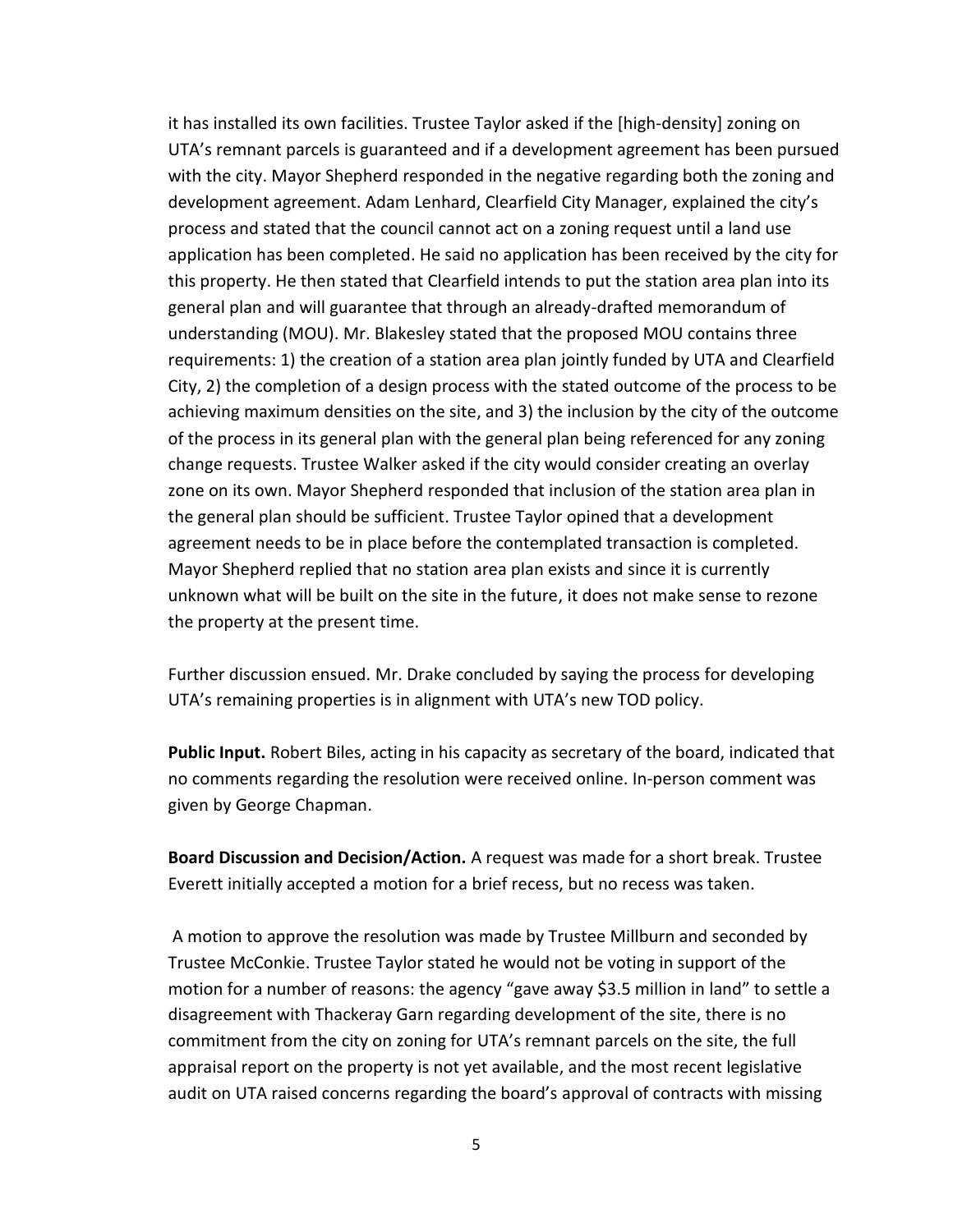financial information and inadequate oversight. Trustee Millburn said he appreciates the robust discussion and tremendous amount of work that has been performed on this project. He added that the level of engagement "in the realm of transparency" on this property issue is apparent. Trustee Millburn said he respectfully disagrees with Trustee Taylor and opined that the board is doing what is in the best interest of the taxpayers by partnering with the communities it serves. Trustee Millburn stated the board did not "give away anything" with respect to the property that is now owned by Thackeray Garn. He explained that the board considered the value of what Thackeray Garn had invested in the property and weighed the risks of potential litigation and losing the community development agreement (CDA) before making a decision on the property disposition. He further remarked that there is value being received for the property in the current transaction. Trustee Millburn opined that UTA should move forward in good faith on the transaction for the benefit of the taxpayers of the State of Utah and Clearfield City. Vice Chair Everett observed that this project has undergone the most robust review of any project that has come before the board during her tenure. She said the process demonstrated a pattern of engagement to work through issues. Trustee Bell mentioned that the Clearfield Station property is excess property and was not originally purchased as a transit-oriented development (TOD) site. With regard to agreements in general, he opined that the board should operate on parameters but not details. He said he wants to know the main "points of the deal" (e.g., parameters on price, major terms, closing details, etc.) but let the executives manage the minutia. Trustee Bell said he does not need to see the entire appraisal for this transaction because he has the bottom line. He said that the timing and conditions are acceptable, but the zoning question on the remnant parcels of the site is an issue. He then expressed the need for a commitment from Clearfield City on the zoning issue and said he would not vote for the resolution unless the city provides some guarantees in that regard. Trustee Walker stated that he, too, would not vote for the resolution unless the city makes concessions on zoning. Trustee Bell asked to make a substitute motion. Vice Chair Everett requested Trustee Bell wait until the conclusion of the board discussion. Trustee Christensen said the resolution gives the board an opportunity to "back out" of the transaction if the terms are not met. Trustee Henderson opined that this project is not meeting all of his expectations for what a TOD should be and said he wants a zoning commitment from the city in writing. He added that as long as the board is informed throughout the transaction process, he is comfortable with moving forward. An amended motion to approve the resolution with the addition of a condition that a development agreement be established as to the zoning and use of the remainder parcels held by UTA or some other binding agreement obtained with counsel guaranteeing the conditions as much as is possible, was made by Trustee Bell and seconded by Trustee Walker. Vice Chair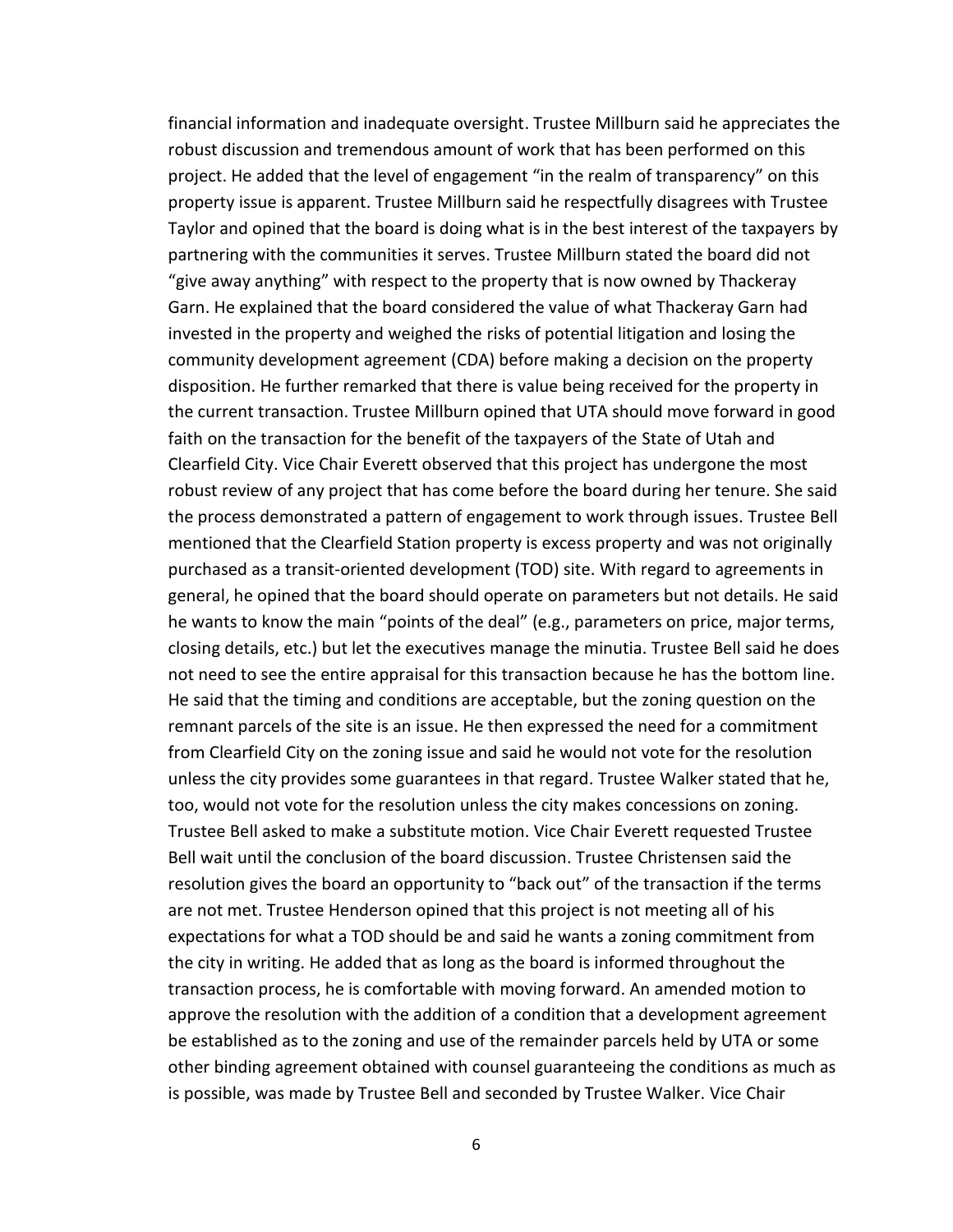Everett placed the amended motion for a vote. The amended motion carried by majority consent with seven aye votes from Trustees McConkie, Ashton, Everett, Henderson, Walker, Acerson, and Bell; four nay votes from Trustees Christensen, Taylor, Millburn, and De Lay; and one abstention from Chair McKinley. Trustee Millburn stated that he supports the project but his nay vote was made because he feels the original resolution was sufficient.

A motion to take a short break was made by Trustee De Lay and seconded by Trustee Christensen. The motion carried by unanimous consent and the board recessed its meeting at 4:13 p.m.

Trustee Bell left the meeting at 4:13 p.m.

The meeting resumed at 4:23 p.m.

Trustee Bell re-joined the meeting via telephone at 4:23 p.m.

Mr. Blakesley clarified a point of order on the vote taken just prior to the brief recess. He said it was unclear whether Trustee Bell offered a substitute motion or an amended motion and board members were unclear whether they were voting to accept the amendment or voting to accept the amended motion.

A motion to approve the resolution according to the parameters with an added condition that prior to closing, UTA management obtain from Clearfield City a development agreement relative to protecting the zoning and uses of the remnant parcels retained by UTA that will not be subject to change and will be as permanent and binding as possible, was made by Trustee Bell and seconded by Trustee Walker. The motion carried by majority consent with seven aye votes from Trustees McConkie, Ashton, Everett, Henderson, Walker, Acerson, and Bell (via telephone); four nay votes from Trustees Christensen, Taylor, Millburn, and De Lay; and one abstention from Chair McKinley. Millburn restated his reason for voting no, saying that while he was pleased the project will move forward, he preferred the original resolution without any additional conditions. He opined that by passing the resolution with additional conditions, the agency could be limiting itself in the future at the site and in its community partnerships. Trustee Christensen said she voted no because a back-out clause was included in the original resolution.

Trustees Everett, Bell, and Acerson left the meeting at 4:30 p.m.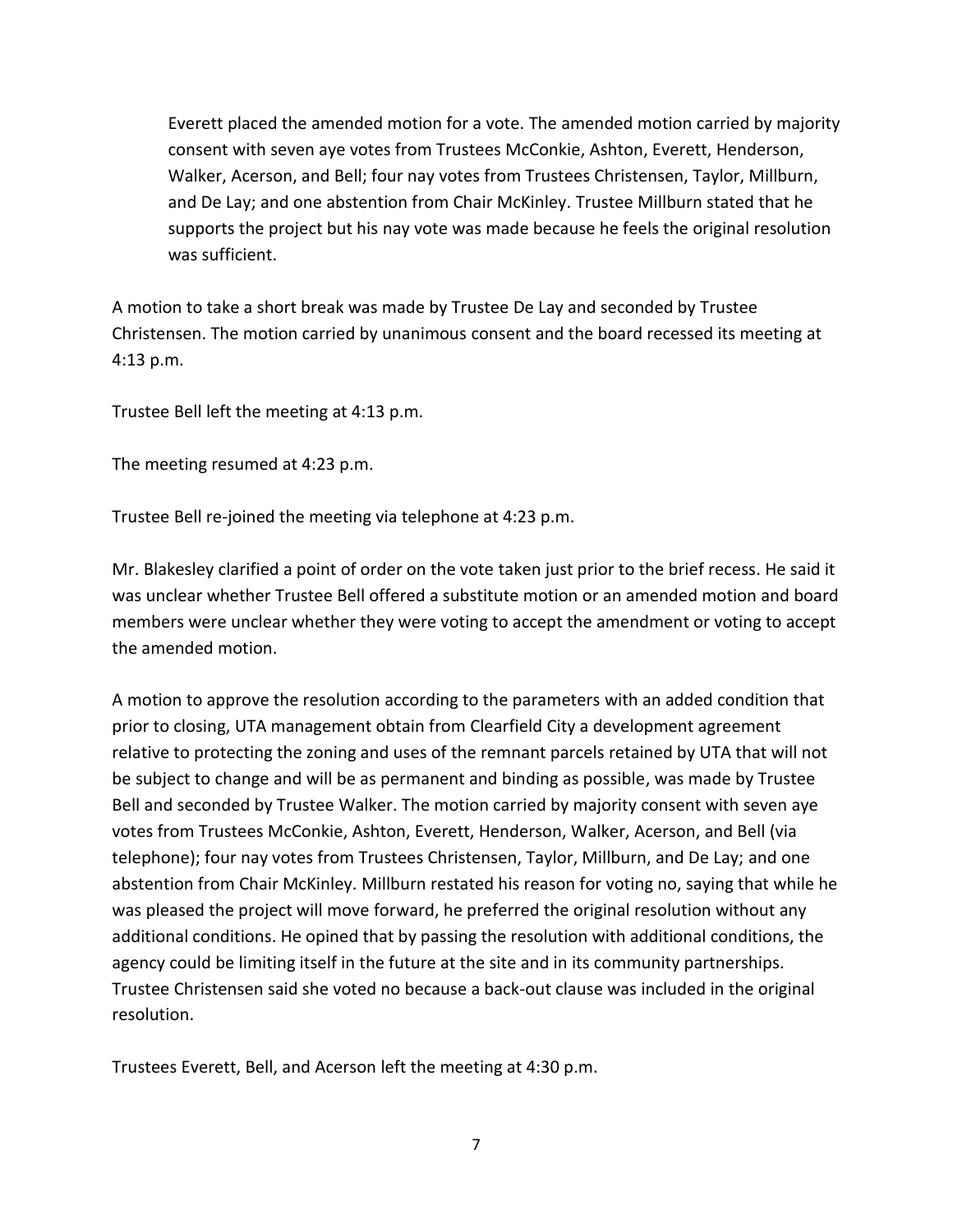Chair McKinley resumed control of the meeting at 4:30 p.m.

**Resolution: R2017-06-02: Resolution to Approve Title VI Equity Analysis Related to August Change Day.**

**Presentation of Item.** Mr. Blakesley provided a brief summary of the purpose of the Title VI analysis. Mr. Provost then delivered a presentation on major service changes for August change day. Erika Shubin, UTA Public Hearing Officer, summarized public outreach on the changes. Andrew Gray, UTA Title VI Compliance Officer, explained the Title VI analyses performed in relation to the service changes. Throughout the presentation questions were posed by the board and answered by staff. Trustee Taylor requested that the presentation in the meeting packet match the version presented in the meeting.

**Public Input.** Mr. Biles stated that no comments on this resolution were received online. In-person comment was given by George Chapman, representing the Utah Transit Riders Union.

**Board Discussion and Decision/Action.** Discussion ensued. Questions were posed by the board and answered by staff.

A motion to approve the resolution was made by Trustee Christensen and seconded by Trustee Henderson. The motion carried by unanimous consent with nine aye votes.

**Closed Session.** Chair McKinley indicated there was a need for a closed session to discuss matters related to collective bargaining and pending litigation.

(Due to the conflict with the employment of Trustee Taylor's father at UTA in a bargaining unit capacity as a FrontRunner operator, Trustee Taylor recused himself from the collective bargaining segment of closed session.)

A motion to move into closed session was made by Trustee De Lay and seconded by Trustee McConkie. The motion carried by unanimous consent and the board moved into closed session at 5:04 p.m.

Vice Chair Everett re-joined the meeting at 5:04 p.m.